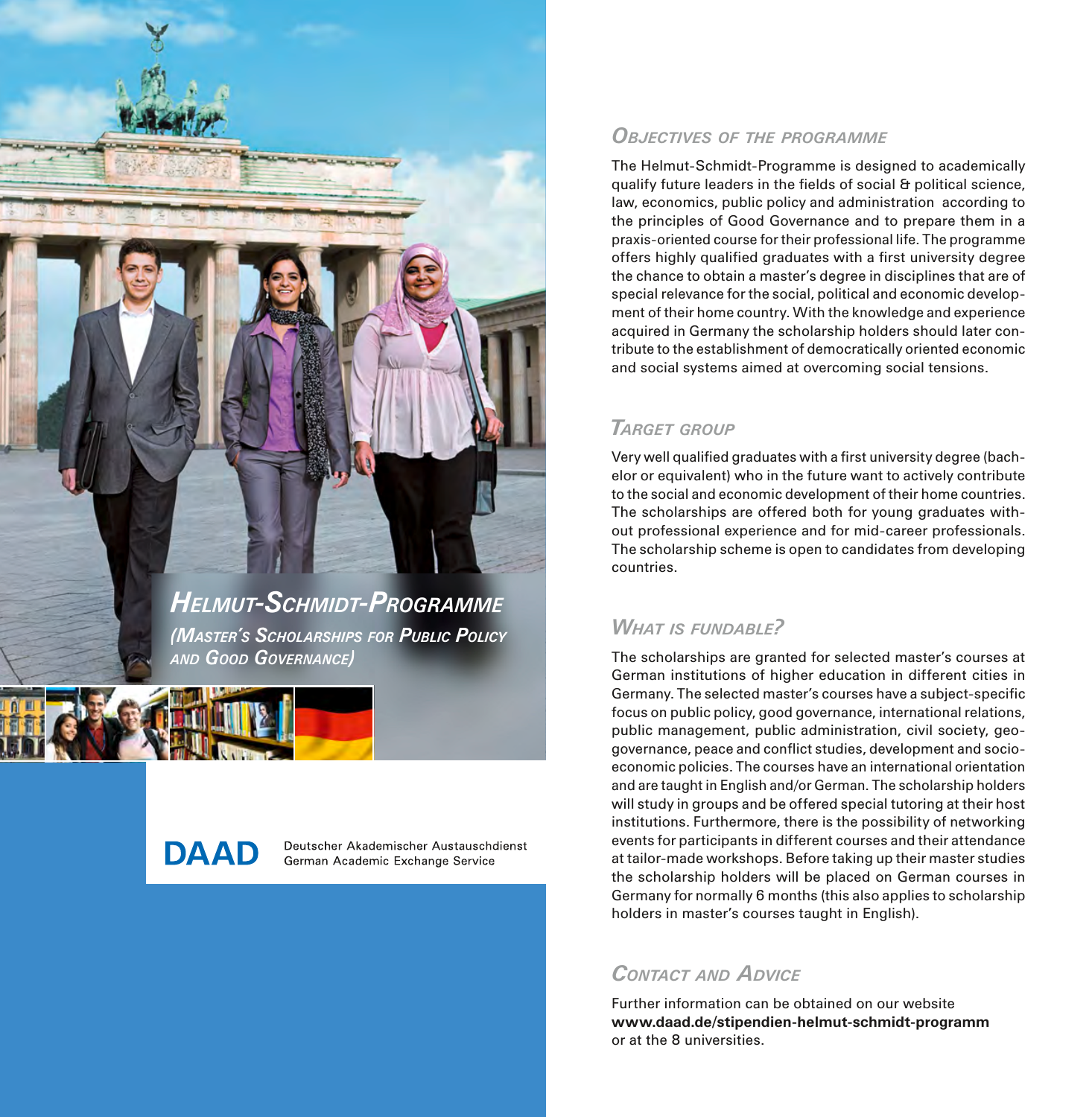<span id="page-1-0"></span>*Helmut-Schmidt-Programme Master's courses*

[HOCHSCHULE BONN-RHEIN-SIEG](#page-2-0) *Master of Analysis and Design of Social Protection Systems*

[UNIVERSITY OF DUISBURG-ESSEN](#page-3-0) *Master of Development andGovernance*

[UNIVERSITY OF ERFURT](#page-4-0) *Master of Public Policy (MPP)*

[OTTO VON GUERICKE UNIVERSITY MAGDEBURG](#page-5-0) *Peace and Conflict Studies (PACS)*

**UNIVERSITY OF APPLIED SCIENCES OSNABRÜCK** MASTER OF MANAGEMENT IN NONPROFIT-ORGANISATIONEN

[UNIVERSITY OF PASSAU](#page-7-0) *Master of Governance and Public Policy*

[UNIVERSITY OF PASSAU](#page-8-0) *Development Studies*

[UNIVERSITY OF POTSDAM](#page-9-0) *Master of Public Management (MPM)*

This DAAD programme is funded by:

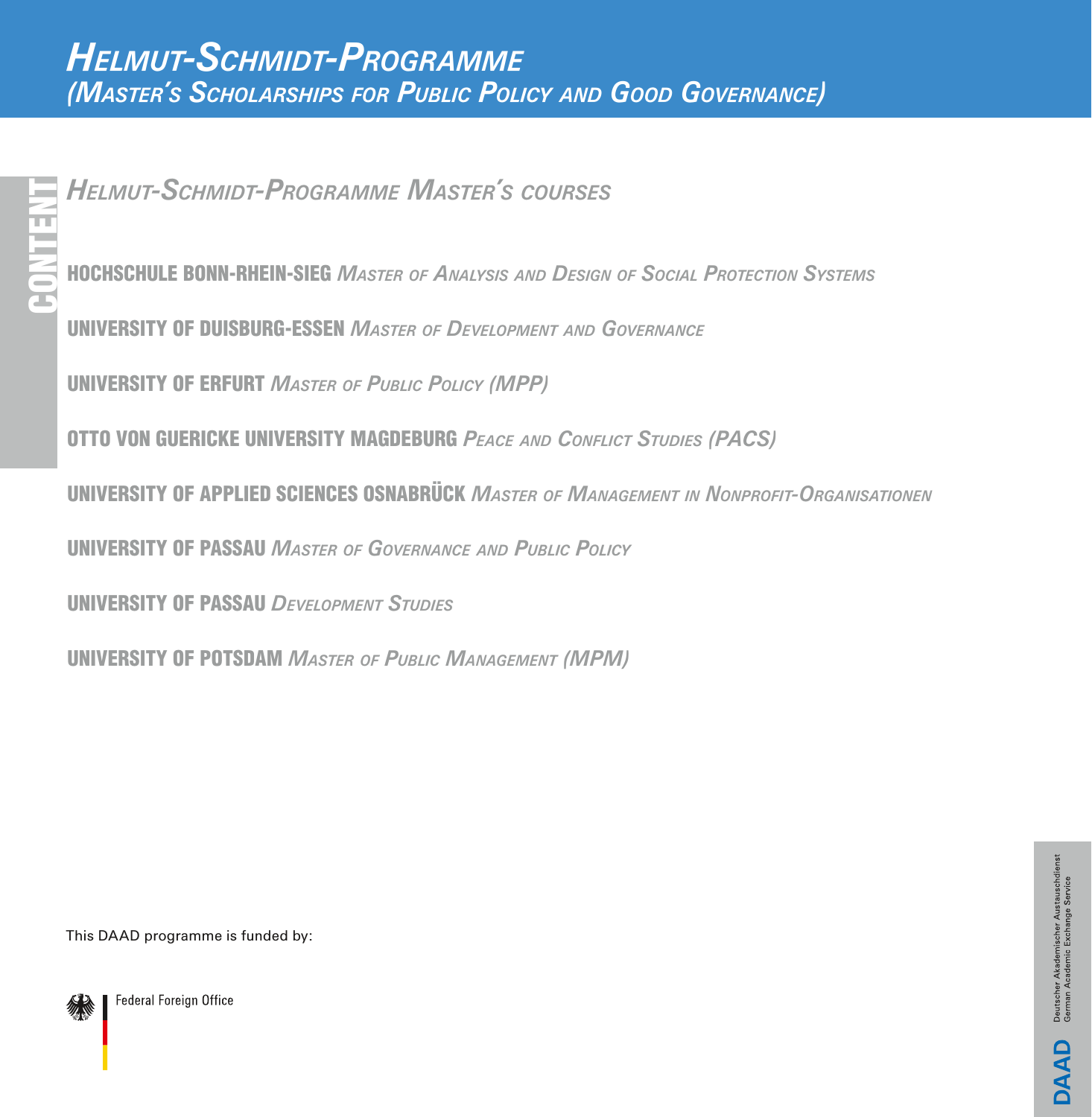<span id="page-2-0"></span>

# *Master of Analysis and Design of Social Protection Systems*

*Hochschule Bonn-Rhein-Sieg Social Policy and Social Security Studies*

The Hochschule Bonn-Rhein-Sieg (H-BRS) is a young university of applied sciences located near the city of Bonn, which is known for its international flair. The university provides a modern, well-equipped technical infrastructure and an exceptional professor/student ratio for a dynamic learning environment. The department of Social Policy and Social Security Studies is interdisciplinary in nature and prioritizes practice-oriented and innovative learning as well as applied research. The MA collaborates with a wide-ranging network of experienced and internationally renowned practitioners and academics from high-ranking institutions.

# **Master Programme**

H BONN-RHEIN-SIEG

**BONN-RHEIN** 

The MA in Social Protection is a two-year programme, which offers an interdisciplinary and in-depth study of social protection systems. Social protection has been internationally recognized as an essential tool in poverty reduction, climate change adaptation as well as life-cycle risk management. Students learn technical as well as methodological skills to design, reform, analyse and manage social protection policy, skills that are equally relevant in other fields of social policy. Students spend the first semester (six months) in Germany where they interact with classmates and professors and have a chance to visit social protection actors in Germany and neighbouring countries. The second semester is followed online and students have the option of returning to their respective countries or staying in Germany.

The online semester offers not only flexibility, but also a combination of different teaching methods



Hochschule **Bonn-Rhein-Sieg** University of Applied Sciences



that leave students with enhanced digital skills as well as selforganization and collaborative working skills. During the third semester students will apply their theoretical knowledge in an internship at an organization of their choice. The practical term can also be used to collect data for their master's thesis, which will be written in the fourth and last semester.

# **Network and Career**

Graduates of the degree programme will be able to design "smart" social protection systems, which are effective, affordable and flexible enough to meet future socio-economic challenges. The practical term offers students the opportunity to broaden their network and get hands-on experiences. Graduates will have career prospects in a wide variety of fields, e.g. as policy makers, managers and advisers in ministries and government agencies, social security institutions, NGOs, international organisations, bilateral development agencies, private (insurance) companies, etc.

# **Student's Profile**

The master's programme is particularly designed for highly qualified students in business administration/economics, politics, law, administration, health, education, social science, psychology and international relations/development or related disciplines. Successful candidates must have acquired at least 5 months professional experiences in the field of social policy, possess a good command of the English language and pass an entry exam.

# *Contact*

*Hochschule Bonn-Rhein-Sieg Grantham-Allee 20 53123 Sankt Augustin, Germany Head of Programme: Prof. Dr. Esther Schüring Phone: +49 2241 865-161 E-mail: esther.schuering@h-brs.de Programme Coordinator: Ms Kerstin Schickendanz Phone: +49 2241 865-9714 E-mail: info@ma-socialprotection.de www.ma-socialprotection.de*

Deutscher Akademischer Austauschdi<br>German Academic Exchange Service **OAAD**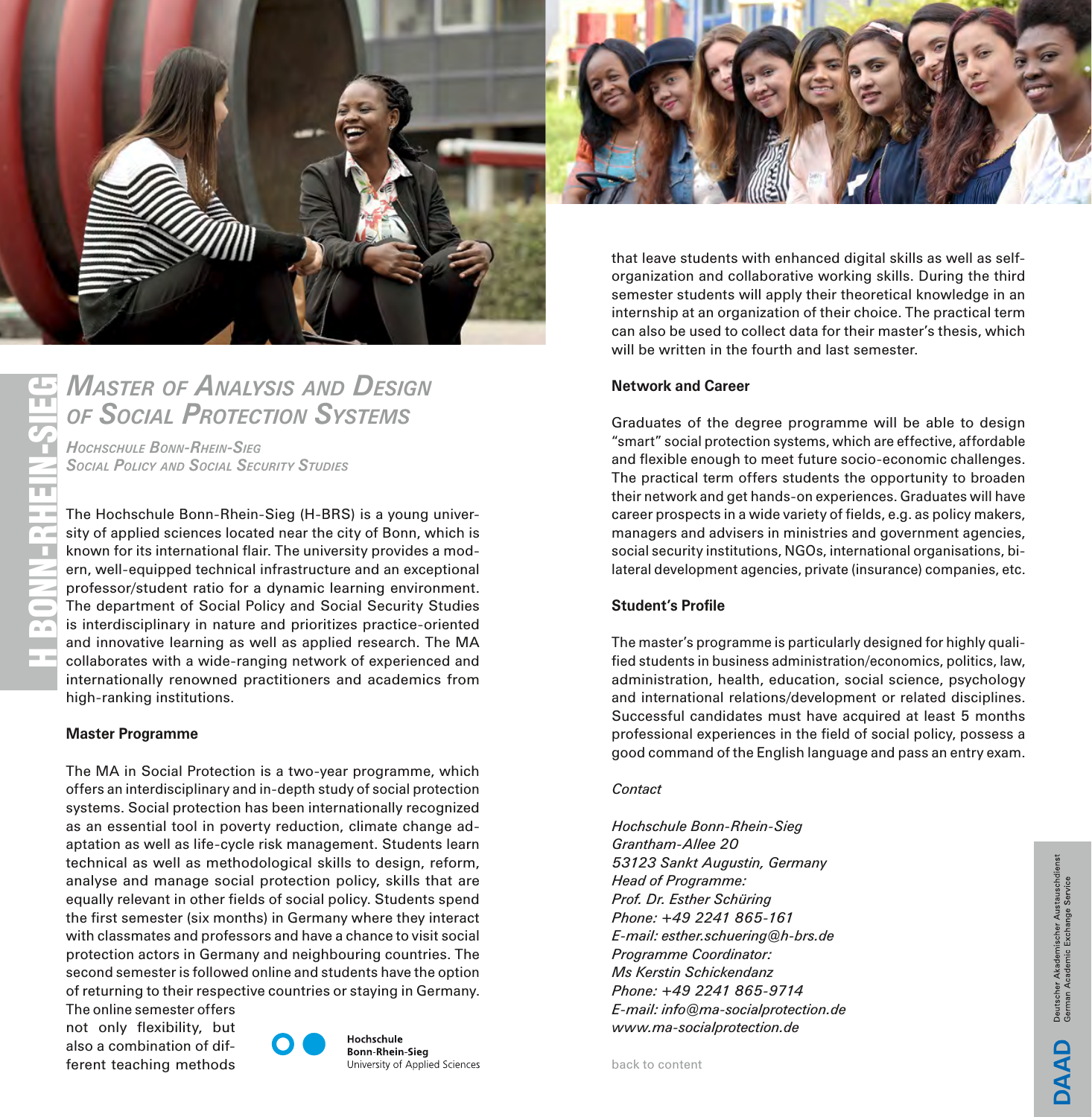<span id="page-3-0"></span>

# *Master of Development and Governance*

*University of Duisburg-Essen Institute of Political Science*

The University of Duisburg-Essen is located at the centre of a region with the largest number of educational institutions per square kilometre in Europe. About 40,000 students are enrolled at the university. The Institute of Political Science at the University of Duisburg-Essen is one of the largest in Germany. Since October 2010, the Institute of Political Science has been offering the Master's degree programme in Development and Governance.

# **Master Programme**

The Master of Development and Governance is a one-year fulltime degree programme taught in English. The programme combines teaching in several political science sub-disciplines with a practice-oriented methodology and an optional internship with a German (development) organisation. The main emphasis is on acquiring knowledge of the relevance of different tiers and forms of governance processes, both within industrialised societies and in the Global South. The curriculum consists of four modules (Development, Governance, Research Practice, and Area Studies), and the Master's thesis. Students select two out of three related courses on Africa, Europe and East Asia and are thus able to specialise on regional issues even within a one-year Master programme.

# **Network and Career**

The programme thus provides students with both policy- and region-specific expertise and serves as a



tions, governments or development organisations of their home countries or for a career in international organisations whether governmental or not. To meet the requirements of the professional world and in order to be able to offer interesting internships and contacts, the institute continuously extends its network. The Institute of Political Science at the University of Duisburg-Essen has partnership programmes with the INEF (Institute for Development and Peace), the Institute of East Asian Studies, and the Käte Hamburger Kolleg / Centre for Global Cooperation Research and the Institute of Development Research and Development Policy at Ruhr-University Bochum. Researchers from the policy-oriented think tank German Development Institute contribute to the teaching. The 'International Development Network' at UDE brings together alumni from MA Development and Governance and a related German MA programme and serves as an ideal platform for networking after the completion of the programme.

# **Student's Profile**

The programme is designed for students with a Bachelor's degree requiring four years of full time study in political science, social science, law, economics, or geography. Students have ideally already acquired some professional experiences in administration, government or development organisations of their home countries or international organisations in order to benefit most from the MA programme. Successful candidates for this programme possess a strong academic record and a very good English language proficiency. The programme includes a mentorship programme offered by both the Institute and the International Office of the University of Duisburg-Essen.

# *Contact*

*Dr. Georg Lammich University of Duisburg-Essen Institute of Political Science Lotharstraße 65 47057 Duisburg, Germany Phone: +49 203 379-3182 E-mail: ma-devgov@uni-due.de www.ma-dev-gov.de*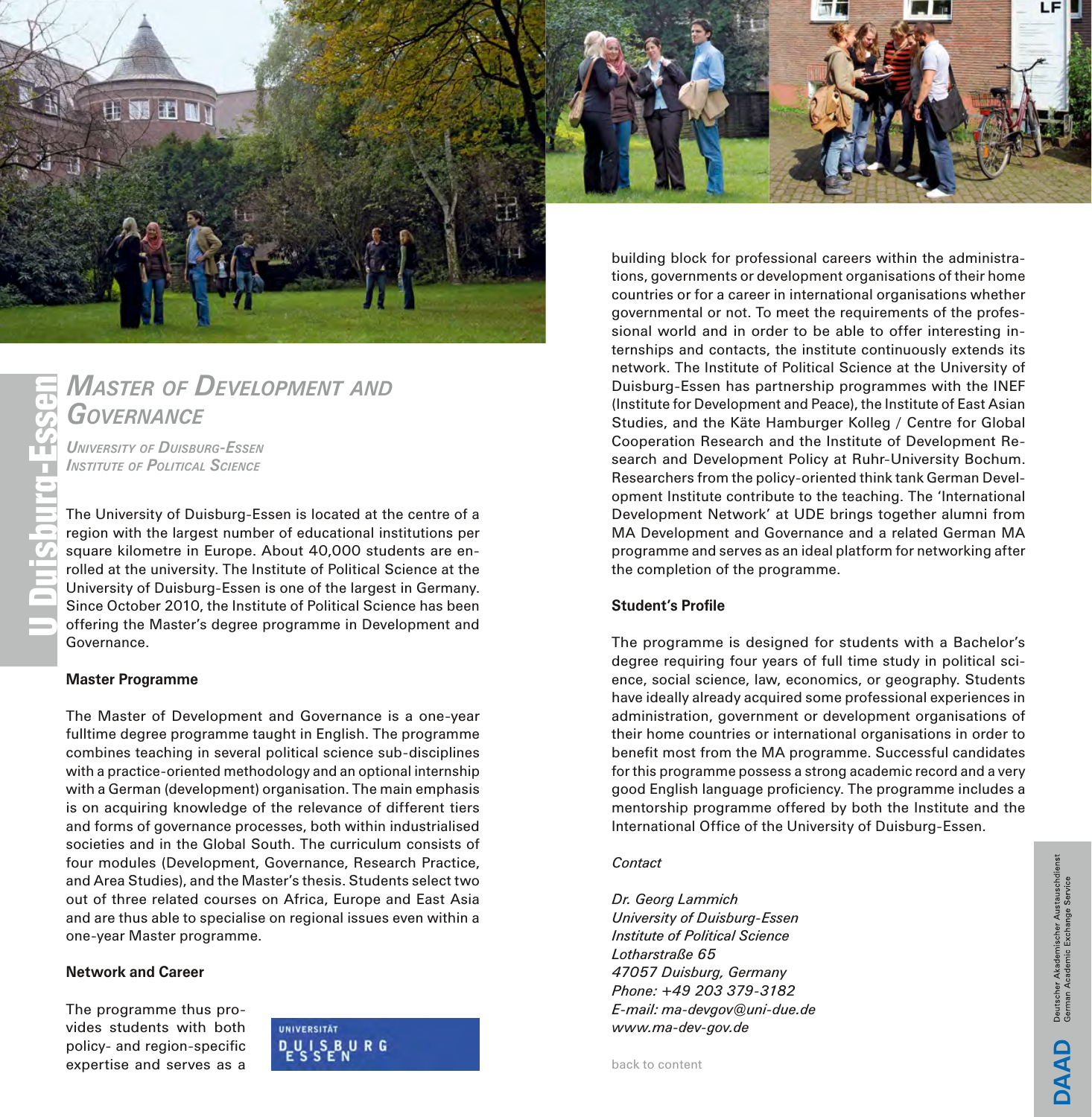<span id="page-4-0"></span>

# *Master of Public Policy (MPP) University of Erfurt* U Erfurt

*Willy Brandt School of Public Policy*

The Willy Brandt School of Public Policy at the University of Erfurt is a professional school, providing a stimulating environment for those who strive for management and leadership positions in the public and non-profit sector. Established in 2002 as the Erfurt School of Public Policy, the Brandt School offers one of the first Master of Public Policy (MPP) degree programmes at a German university. At the same time, the Brandt School also functions as a research institution and is part of an active international cooperation network in the field of public policy.

# **Master Programme**

The Master of Public Policy (MPP) is a two-year, interdisciplinary, practice-oriented degree programme taught in English. During the course of studies, students learn to understand the theoretical underpinnings of political processes and develop critical, analytical and practical abilities for policy-making. For this purpose, the core curriculum combines quantitative and qualitative approaches to public policy analysis, the foundations of public administration and public finance, and elements dedicated to the advancement of management and leadership skills. By choosing two out of four specialisation modules, students may develop their individual profiles. The MPP offers specialisation options in Non-Profit Management and Social Entrepreneurship, International and Global Public Policy, Development and Socio-

Economic Policies, and Conflict Studies and Management. Students gain practical experience through project groups with external partners and a mandatory internship at a public policy institution. Additionally, they receive foreign language instruction. Students complete the programme with a Master thesis.



to be able to offer interesting internships and professional contacts, the School continuously extends its network with alumni, project group partners and experts from the public and nonprofit sectors. The Brandt School has partnerships with several European and non-European academic institutions and public policy organisations and is a member of the International Public Policy Association (IPPA), the European Consortium for Political Research (ECPR), the German Association of Postgraduate Programmes with Special Relevance to Developing Countries (AGEP), and the German-Colombian Peace Institute (CAPAZ).

# **Student's Profile**

The MPP is designed for highly talented and motivated graduates with professional work experience (minimum of one year) who wish to pursue a career in the public or non-profit sector and aim for executive positions in government agencies, international institutions or non-governmental/ non-profit organisations on the local, regional, national, or international level. Successful candidates for this programme possess strong analytical skills, curiosity and a probing mind, as well as a commitment to understanding and solving problems. English is the language of instruction of the MPP programme, therefore proficiency is an admission requirement.

# *Contact*

*Mr Florian Heintze Universität Erfurt Willy Brandt School of Public Policy Nordhäuser Straße 63 99089 Erfurt, Germany Phone: +49 361 737-4646 Fax: +49 361 737-4649 E-mail: admissions-mpp@uni-erfurt.de www.brandtschool.de/master-program*

Deutscher Akademischer Austauscher<br>German Academic Exchange Service **OAAD**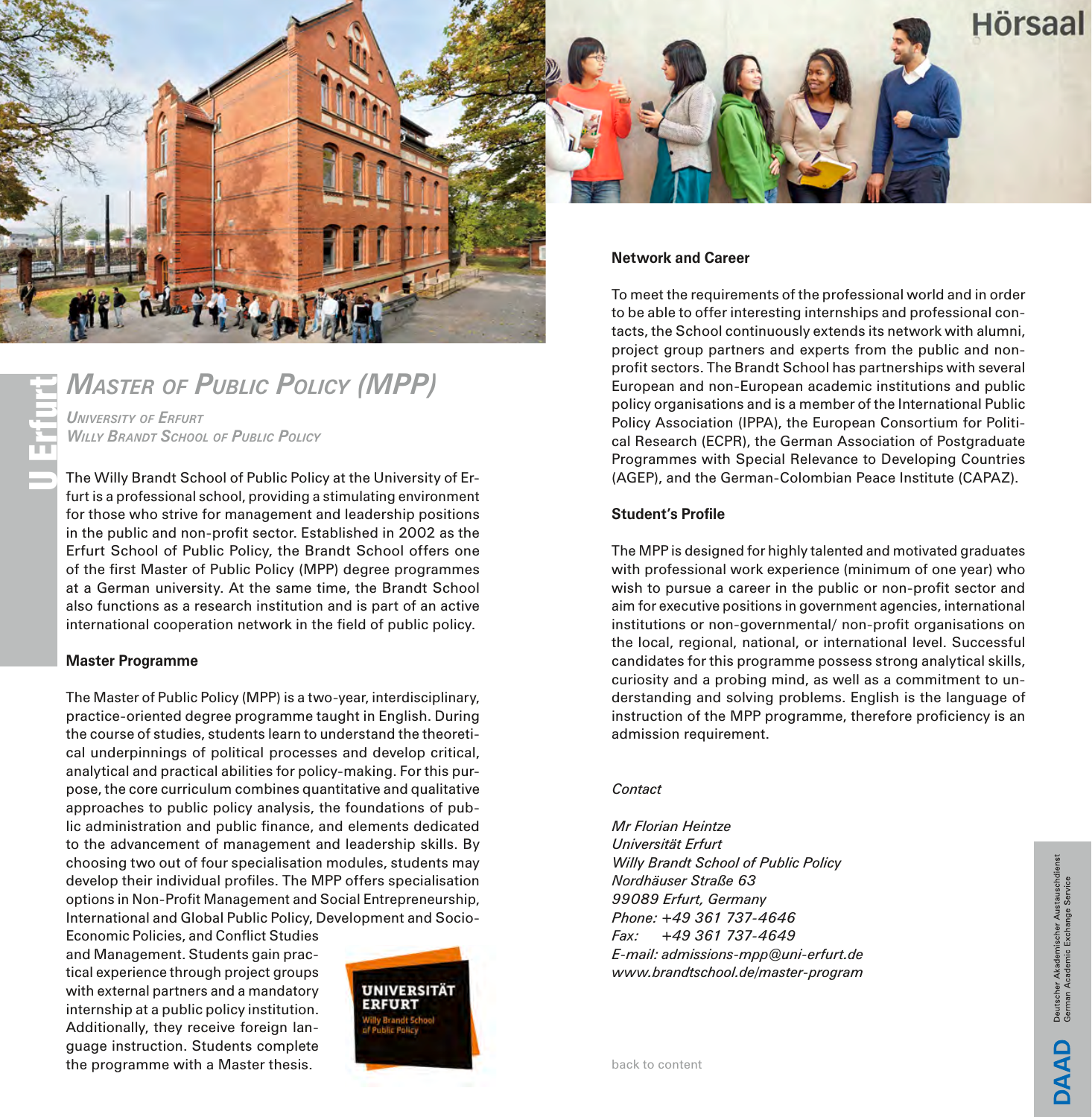# <span id="page-5-0"></span>**JIVERSITAT**

# *Peace and Conflict Studies (PACS)*

*Otto von Guericke University Magdeburg Faculty of Humanities, Social Science & Education*

The Otto von Guericke University Magdeburg is one of the youngest universities in Germany, which attracts students from all over the world due to its excellent reputation and wide range of courses. However, the university and the city offer even more opportunities outside of teaching and learning, whether through a wide range of sports courses, university groups or other leisure activities such as theatre or choirs. The PACS programme is integrated into the Faculty of Humanities, Social Science and Education, where the human being, both as an individual and as a collective, is at the centre of research in the context of its social, cognitive, emotional and psychological relationships.

# **Master Programme**

The two-year Master's programme Peace and Conflict Studies (PACS) is characterized by its interdisciplinarity, critical research, internationality, diversity and a strong connection between theory and practice. Apart from the core areas of political science and sociology, the programme offers courses in various other disciplines such as philosophy, or journalism.

The PACS Master promotes the development of scientific research, soft skills and practical work experience. Upon completion of the programme, students will have acquired detailed knowledge of theories and methods of conflict research, will be familiar with the work of international organisations and the implementation of peaceful solutions to violent conflicts. Furthermore, students learn to develop constructive strategies

to overcome stalemates in social conflicts by analysing their causes and discussing various options for solutions.



# **Network and Career**

The PACS Master is characterized by a well-functioning alumni network, which enables an exchange between graduates and prospective PACS students. Scientists, practitioners and alumni from various fields are invited to the regularly held lecture series and report to the students about their professions. In this way, students have the opportunity to gain initial insights into future careers and start building their own network. The close and personal cooperation between students and lecturers enables an intensive exchange that prepares students to achieve excellence in their studies and on the job market. Optional language courses and mandatory internships further prepare them for their future professional life. PACS graduates of the Otto von Guericke University can be found in academia, the media, local and international think tanks, NGOs, consulting firms and multinational corporations worldwide.

### **Student's Profile**

Due to the interdisciplinary, international and diverse nature of the study programme, the personal background of PACS students is very heterogeneous. Thus, every year people from all over the world with different degrees and professional experience come together. Although the Master's programme is primarily aimed at BA graduates in the social sciences and humanities, it is also open to applicants from other disciplines in individual cases. However, at least 30 ECTS of the degree must come from social science courses and knowledge of scientific research methods is required. Applicants must be able to prove that they have at least three months' professional or study experience abroad and an excellent level of English.

# *Contact*

*Head of Programme: Prof. Dr. Alexander Spencer Otto-von-Guericke-Universität Magdeburg Zschokkestr. 32, Building 40-A, 3rd Floor 39104 Magdeburg, Germany Phone: +49 391 67-56657 Fax: +49 391 67-46575 E-mail: pacs@ovgu.de www.pacs.ovgu.de*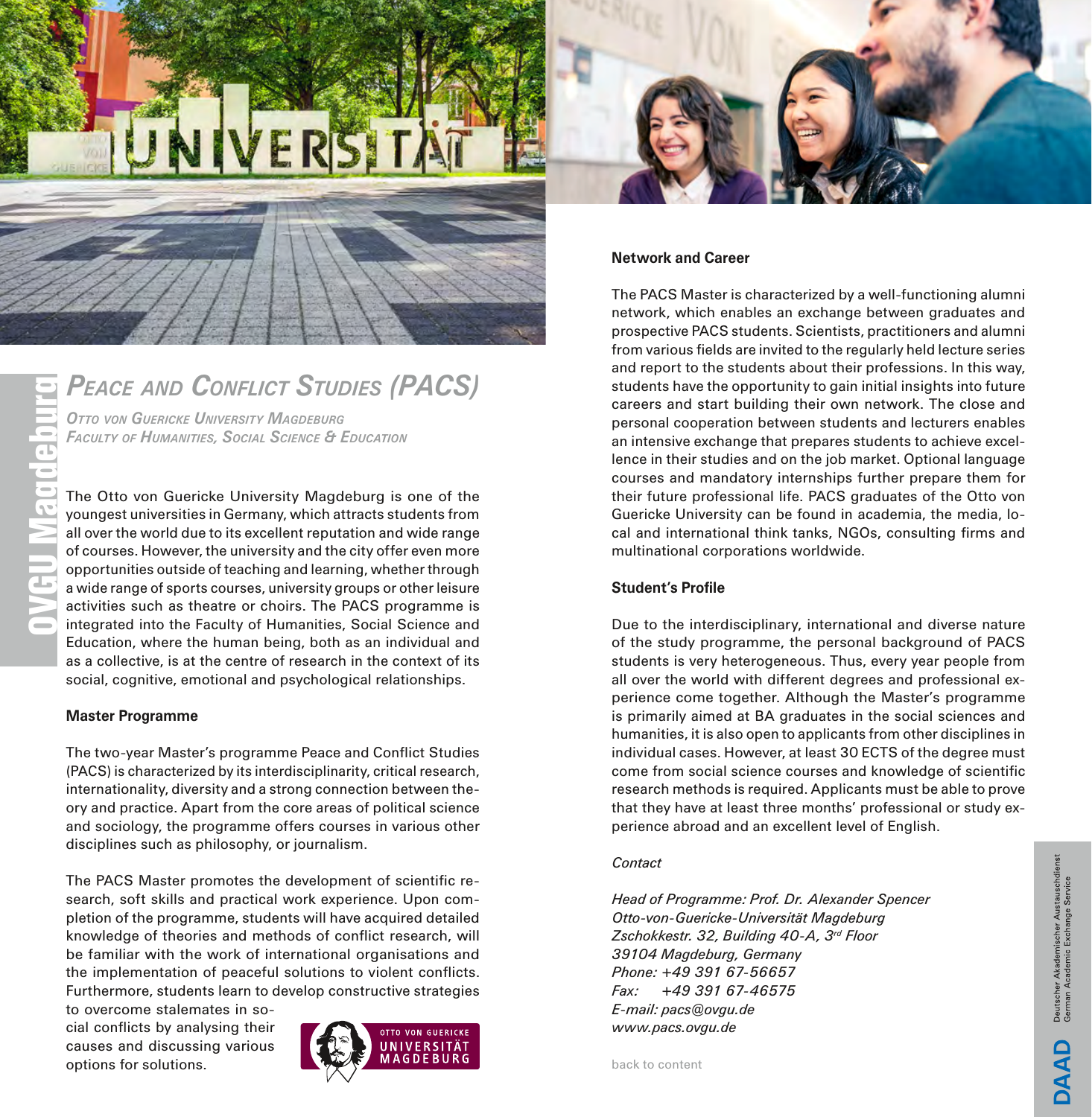<span id="page-6-0"></span>

# *Master of Management in Nonprofit-Organisationen*

*University of Applied Sciences Osnabrück Faculty of Business Management and Social Sciences*

*IEN<br>TIO<br><sub>ABRÜ</sub><br>ND S<br>Sosyone*<br>Appli The University of Applied Sciences Osnabrück enjoys a high reputation in the region and far beyond. It is the largest and highest performing University of Applied Sciences in Lower Saxony. Our university has been a pioneer in many areas of academic training and has thus earned the reputation of being an innovative and progressive institution of higher education.

# **Master Programme**

The Master of Management in Nonprofit-Organisationen is a two-year degree programme that concludes with a Master's thesis in the  $4<sup>th</sup>$  semester. The language of instruction is German and upon the successful completion of the programme the internationally recognised Master of Arts (MA) degree will be awarded.

An application-oriented study and research, small study groups, direct close contact with the professors and other teaching staff and intensive care of the students by departmental staff are central and crucial aspects of the programme self-image. The lecturers are highly qualified with thorough non-profit management experience in diverse sectors like development cooperation, education, culture, etc. The interdisciplinary composition of the curriculum of the Master´s degree corresponds to the profile required for the non-profit sector.



type of executive leadership. It requires specialists who think in terms of social policies. They should have in-depth management skills and be familiar with the political/legal peculiarities of the non-profit sector in order to successfully compete for the scare resources. Students of the master's programme are successfully prepared for management tasks in various (inter) national non-profit organizations, as demonstrated by numerous graduates in important positions. The student association *"Verein für Nonprofit Management e.V."* offers an opportunity to actively put the learned content into practice and promotes above that the network to former students and to various nonprofit organizations in general.

# **Student's Profile**

The Master of Management in Nonprofit-Organisationen is designed for highly talented and motivated students who wish to pursue a career in a non-profit organization. Applicants should have an above-average degree in one of the following areas: Public or Administrative Management, Economics, Social Sciences or a related field of study with a keen and profound academic knowledge in Social Sciences or Economics. The language of instruction throughout the entire programme is German, which is why a good proficiency of German is a prerequisite for a successful degree. Above that basic knowledge of English is expected as well.

### *Contact*

*Ms Marlene Eimterbäumer, M.A. University of Applied Sciences Osnabrück Faculty of Business Management and Social Sciences Albrechtstrasse 30 49076 Osnabrück, Germany Room CJ 0202 Phone: +49 541 969-3239 Fax: +49 541 969-3176 E-mail: ppgg@hs-osnabrueck.de www.hs-osnabrueck.de/en/study/study-offerings/master/ management-in-nonprofit-organizations-ma*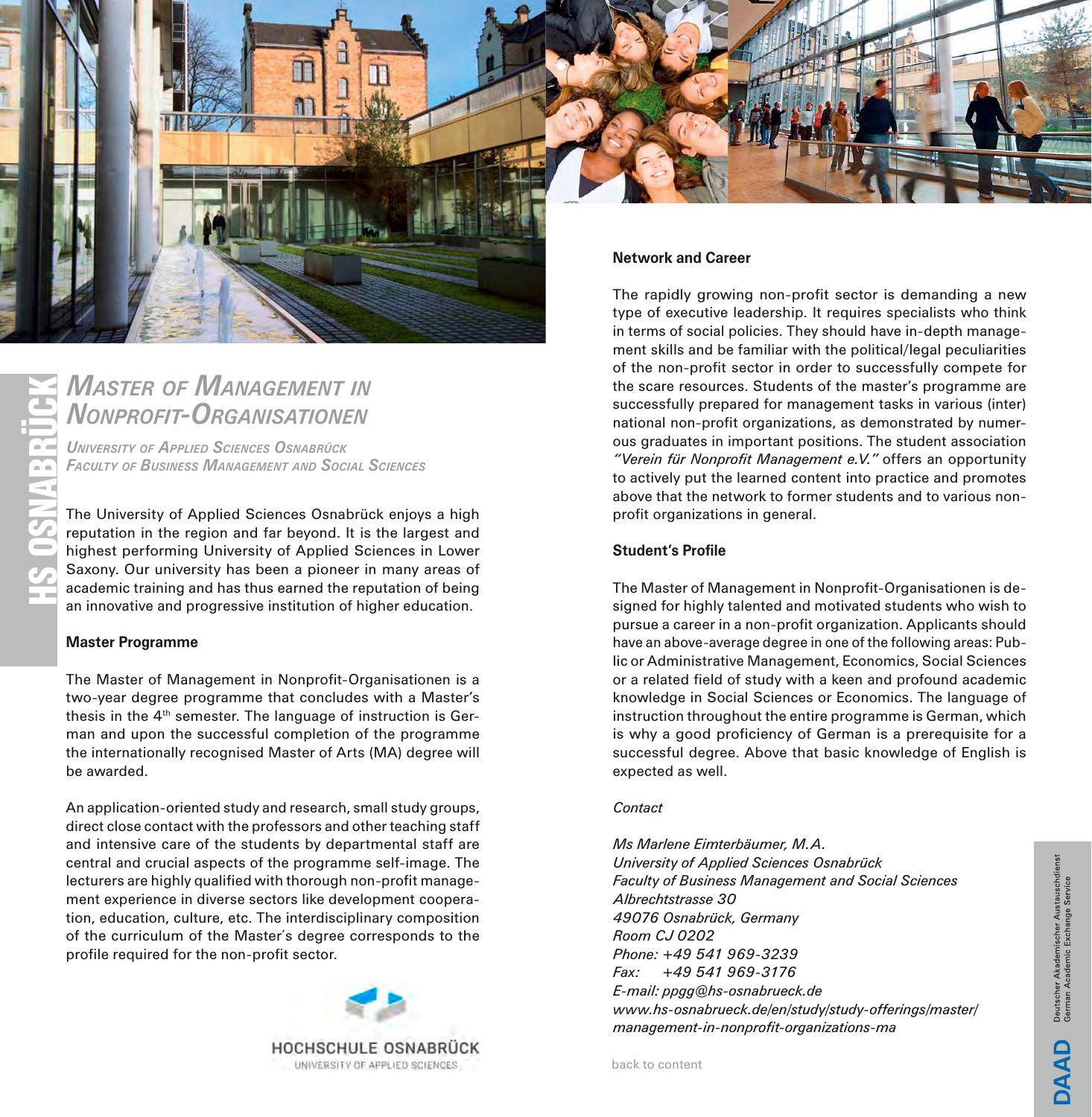<span id="page-7-0"></span>

# **MASTER OF GOVERNANCE AND PUBLIC POLICY**

*University of Passau Faculty of Arts of Humanities*

Situated in southeast Germany at the heart of Europe, the picturesque city of Passau straddles the three rivers Danube, Inn and Ilz. Opened in 1978, the University has grown into a first address in German academia, offering some 13,000 students an education of the highest academic standard and an excellent environment for world-class research. The University has been ranked among the 20% best universities worldwide in the Times Higher Education World University Rankings, and most recently attained 16<sup>th</sup> place in the 2020 THE 'Young Universities' global ranking.

# **Master Programme**

The study programme Governance and Public Policy has a twoyear-curriculum. In their first term, students will get acquainted with the foundations of governance research as well as with the basics of statehood and Good Governance in order to provide a theoretical framework in which the following interdisciplinary classes are embedded. In these Master classes, students will focus on topics from areas of Comparative Politics/Public Policy, Global Governance, European Integration, Recent European History, European and International Law as well as Political Institutions and Social Transformation. This curriculum is complemented by various classes to enhance the students' occupational skills, e.g. courses on methods in the social sciences, presentation techniques, and paper writing.





# **Network and Career**

The University of Passau is one of the most international institutions of higher learning in Germany and enjoys a vibrant international community. Another chance of getting access to an international network is provided by taking part in the annual World Model United Nations conferences as member of the Passau delegation or by joining our various summer schools with students from all over the world. The study programme opens up career paths in administrative structures in both the private and public sector, or as an independent political consultant, e.g. for advocacy groups or political parties. Alternatively, you could pursue an academic career, e.g. at a think tank, research institute or university, as this programme provides you with a solid grounding in scientific research methods.

# **Student's Profile**

Studying at the interface of various disciplines requires a high level of academic commitment. Thus, the programme especially addresses highly qualified graduates with a bachelor degree in the social sciences. Moreover, we expect our students to possess an excellent command of the English language.

### *Contact*

*Mr Thomas Eibl University of Passau Unit of Methods of Empirical Social Research Dr.-Hans-Kapfinger-Straße 14b 94032 Passau, Germany Phone: +49 851 509-2905 Fax: +49 851 509-2062 E-mail: information.ppgg@uni-passau.de www.uni-passau.de/en/ma-govern/daad-scholarship-ppgg/*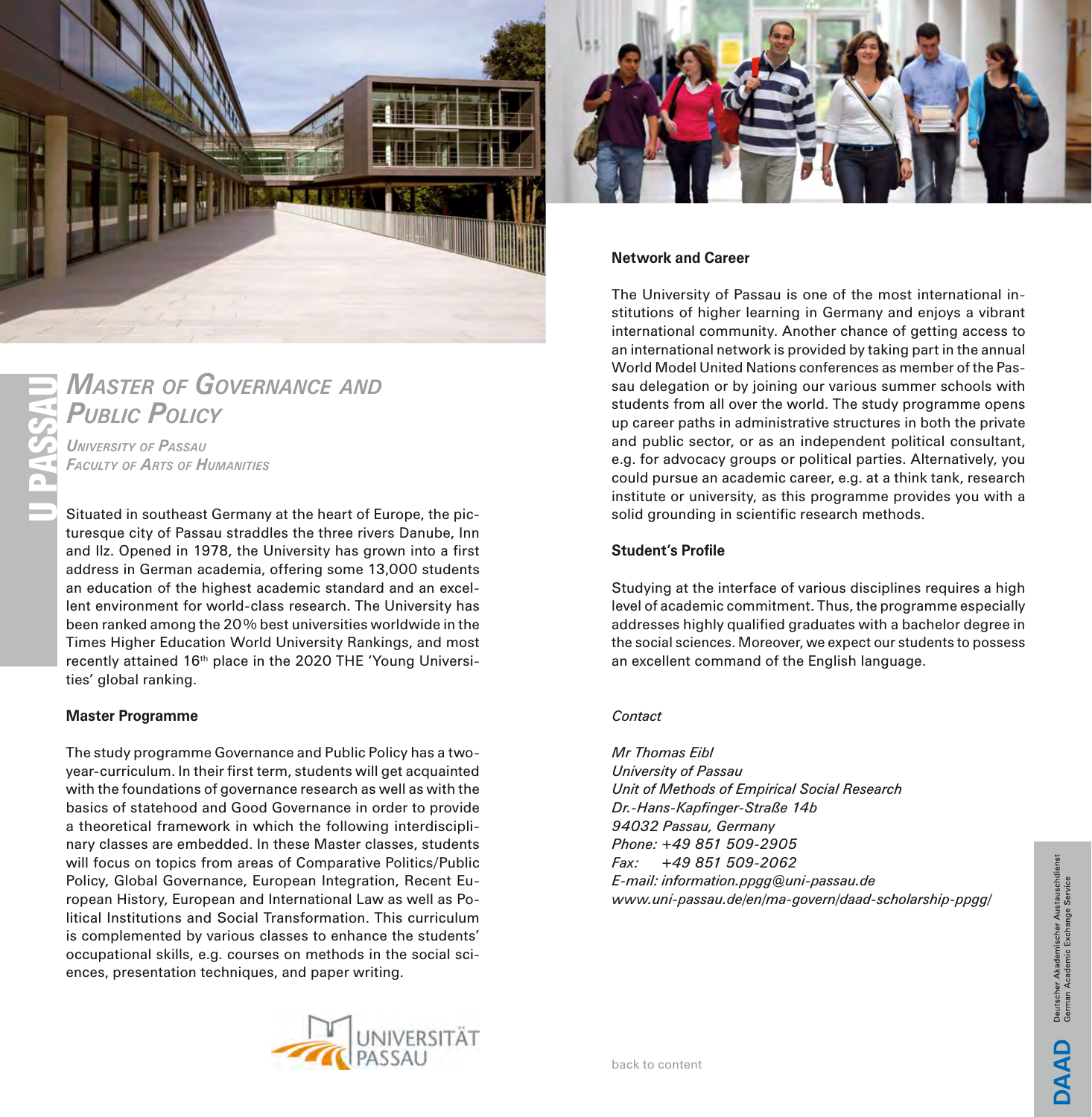<span id="page-8-0"></span>

# *Development Studies*

*University of Passau The Faculty of Arts and Humanities*

Situated in southeast Germany at the heart of Europe, the picturesque city of Passau straddles the three rivers Danube, Inn and Ilz. Opened in 1978, the University has grown into a first address in German academia, offering some 13,000 students an education of the highest academic standard and an excellent environment for research. The University has been ranked among the 20% best universities worldwide in the Times Higher Education World University Rankings, and most recently attained 16<sup>th</sup> place in the 2020 THE 'Young Universities' global ranking.

## **Master Programme**

The programme addresses the worldwide need for experts in the expanding field of development research as well as for project managers in international development cooperation.

Students enrolled in the programme gain insights into the economic, social, ethical, and cultural contexts and constraints of development. The programme provides outstanding opportunities to put theory into practice through international field research, with a strong focus on integrating quantitative and qualitative methods.

The M.A. Development Studies programme enables students to develop the advanced knowledge, analytical skills and conceptual frameworks required to understand and navigate the complexities of economic and social development.



field, for instance working as programme managers for local and international development organisations, including government agencies, non-governmental organisations and community groups and multinational firms. Over time, they may become policymakers for bilateral and multilateral organisations, such as GIZ, the World Bank and the United Nations, or for civil-society advocacy groups. Naturally, this master's degree gives graduates the right to progress to doctoral study, thereby laying the foundations for a career in academia.

# **Students' Profile**

The programme seeks highly qualified and motivated students with a strong interest in international development and development politics. Successful applicants must have a first degree with a minimum standard duration of three years (e.g. a bachelor's degree) in social sciences, i.e. economics, anthropology, demography, empirical social or human geography, sociology, political science, administrative science or any other equivalent degree with a minimum of 60 ECTS credits in one or several of these disciplines.

# *Contact*

*Ms Regina Treipl Chair of Comparative Development and Cultural Studies University of Passau Dr.-Hans-Kapfinger-Straße 12 94032 Passau, Germany Phone: +49 851 509-2741 Fax: +49 851 509-2742 E-mail: information.ppgg@uni-passau.de www.uni-passau.de/en/ma-devstudies*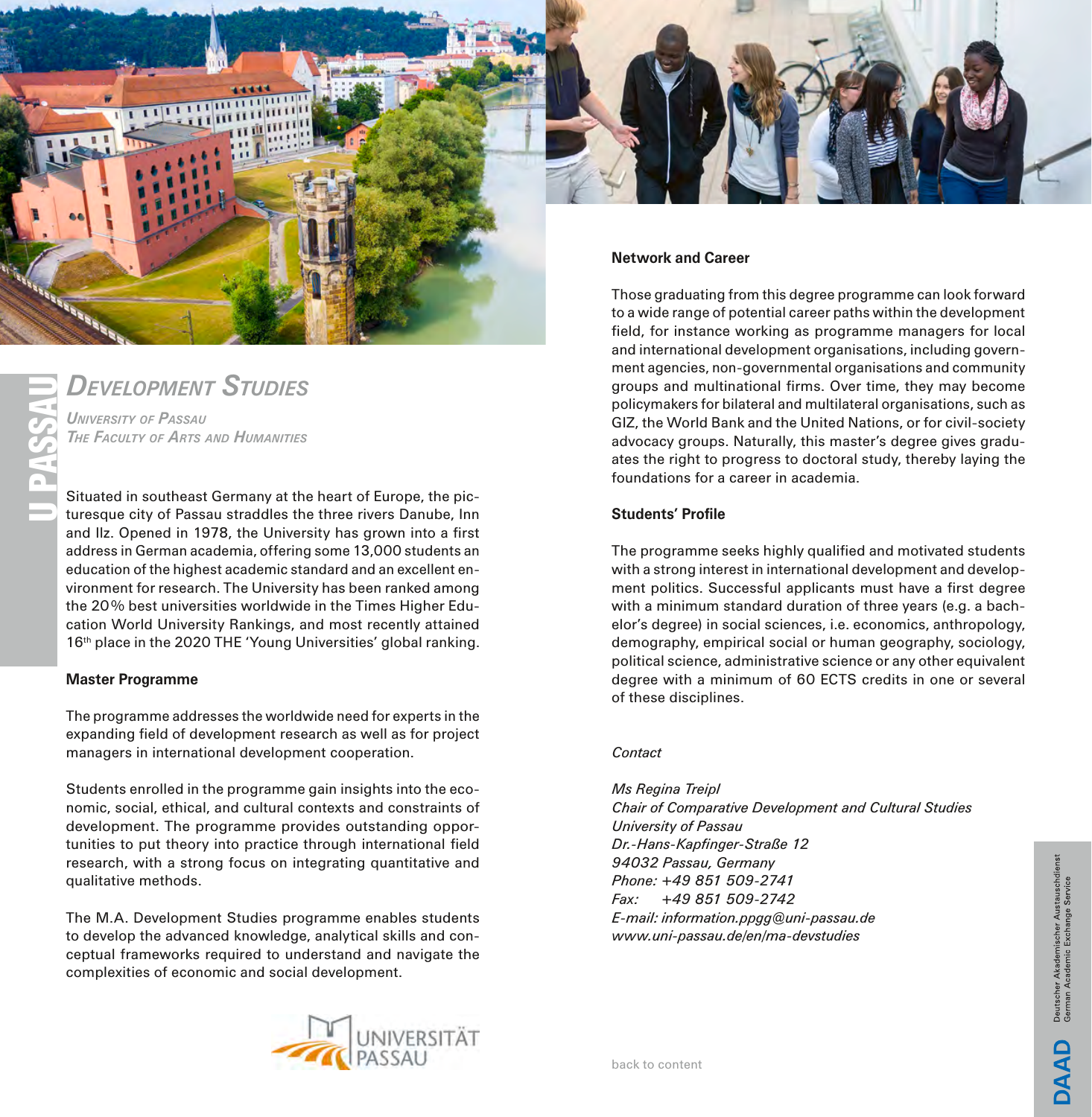<span id="page-9-0"></span>

# *(MPM)*

**MASTER OF PUBLIC MANAGEMENT**<br>
(**MPM**)<br>
UNIVERSITY OF POTSDAM/UP TRANSFER<br>
AT THE UNIVERSITY OF POTSDAM<br>
FACULTY OF ECONOMICS AND SOCIAL SCIENCES (FESS)<br>
The University of Potsdam was founded in 1991 and as the University *University of Potsdam / UP Transfer at the University of Potsdam Faculty of Economics and Social Sciences (FESS)*

The University of Potsdam was founded in 1991 and as Brandenburg's largest University it took fourth place for young universities in Germany and 24<sup>th</sup> place worldwide in the Times Higher Education (THE) – Ranking in 2020. It was recently declared one of the three most important German universities and research institutions in the area of Politics, Administration and Management by the German Association for Political Sciences and the Center for Higher Education Development considers the Master's and Ph.D. programmes offered to be among the best in Europe.

### **Master Programme**

In order to meet the requirements of a public sector that is facing increasingly complex organizational problems and policy changes, the fully accredited programme equips its participants with solid theoretical knowledge, a broad range of practical skills and particular training in one of three specialization areas: Public Policy and Administration, Global Public Policy or GeoGovernance. Within one year, MPM students then acquire foundational knowledge in Public Management and Applied Policy Analysis, complemented by practical skills-trainings as well as foundational courses depending on their specialization area. These modules

are complemented by elective courses and a number of extracurricular events and a study tour. At the end of their studies, students write and defend a master thesis of around 15.000 words. The entire programme is conducted in English and brings together a selected group of students from all over the world.





# **Network and Career**

The MPM has a significant impact upon its graduates by enhancing their capacity to manage complex projects, tackle problems and apply theoretical knowledge – that is what the Alumni surveys indicate. Throughout the programme, students have the chance to create a professional network with German and international experts and organizations through site visits and a study tour. The most valuable network of experts is however the alumni network of the programme: To date, more than 400 students from 89 different countries graduated from the Master of Public Management. The majority of students hold civil servant, executive and leadership positions in the public or non-profit sector after their studies. MPM alumni indicate further, that the knowledge and skills acquired during the MPM can be applied to a high degree in the professional life.

# **Student's Profile**

The MPM programme is particularly designed for young professionals who have a first academic degree in social sciences, economics, business management, law or natural sciences. Applicants should have professional work experience in the public sector, non-governmental organizations or development agencies. Previous students have been young to mid-career professionals from developing and transition countries in their mid-twenties to mid-forties.

# *Contact*

*Ms Laura Hecht University of Potsdam UP Transfer GmbH at the University of Potsdam August-Bebel-Straße 89, House 7 14482 Potsdam, Germany Phone: +49 331 977-4417 Fax: +49 331 977-701143 E-mail: info@ppgg.mpm-potsdam.de www.ppgg.mpm-potsdam.de*